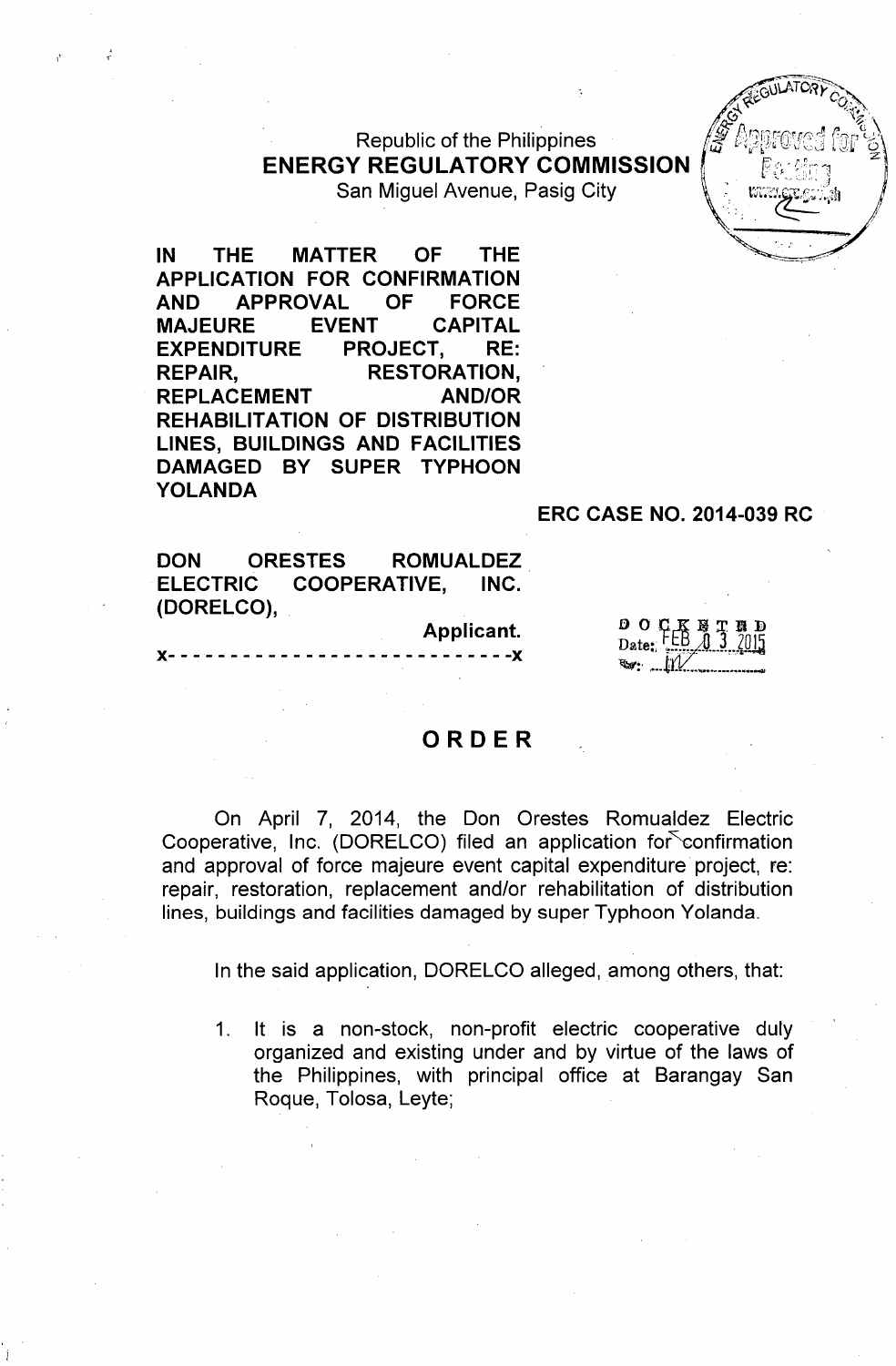ERC CASE NO. 2014-039 RC ORDER/January 26, 2015 Page  $2$  of  $8$ 

, T

 $\mathbf{r}^{\mathrm{max}}$ 

- 2. It holds an exclusive franchise issued by the National Electrification Commission (NEC), to operate an electric light and power distribution service in the Municipalities of Abuyog, Burauen, Dagami, Dulag, Lapaz, Julita, Javier, Macarthur, Mahaplag, Mayorga, Tabon, Tanauan and Tolosa, all in the Province of Leyte;
- 3. At 5:00 A.M. of November 8, 2013, National Disaster Risk Reduction and Management Council (NDRRMC) issued Severe Weather Bulletin (SWB) No. 6 stating that Typhoon Yolanda has made a landfall over Guiuan, Eastern Samar, with maximum sustained winds of 235 kph near the center and gustiness of up to 275 kph and was forecasted to move WNW at 39 kph placing various Visayas areas under Storm Signal NO.4, namely: Northern Samar, Eastern Samar, Samar, Leyte, Southern Leyte, Biliran, Northern Cebu, Cebu City, Bantayan, Camotes Islands, Northern Negros Occidental, Capiz, Aklan, Antique, Iloilo and Guimaras;
- 4. Typhoon Yolanda made its second landfall over Tolosa, Leyte at 7:00 A.M. and the eye of the Typhoon Yolanda was located at the vicinity of Ormoc City, Leyte with maximum sustained winds of 215 kph near the center and gustiness of up to 250 kph. At about 9:00 A.M., the eye of Typhoon Yolanda was located at the coast of Palompon, Leyte with same maximum speed and gustiness. It made six (6) landfalls before traversing over the West Philippine Sea and at 3:30 P.M. of November 9, 2013, it was reported to be outside Philippine Area of Responsibility (PAR);
- 5. Typhoon Yolanda was classified as Category 5 super typhoon. It is also the strongest storm recorded at landfall, and unofficially the strongest typhoon ever recorded in terms of wind speed (315kph). About 6,200 individuals were reported dead and about 28,000 injured while about 1,700 are still missing. Over 3,000,000 families (16,000,000 persons) were affected by the onslaught of Typhoon Yolanda;
- 6. The instant application is being filed pursuant to Section 3.3, Article III of the Commission's Amended Rules for the Approval of Regulated Entities' Capital Expenditure Project, as well as other pertinent laws, rules and regulations;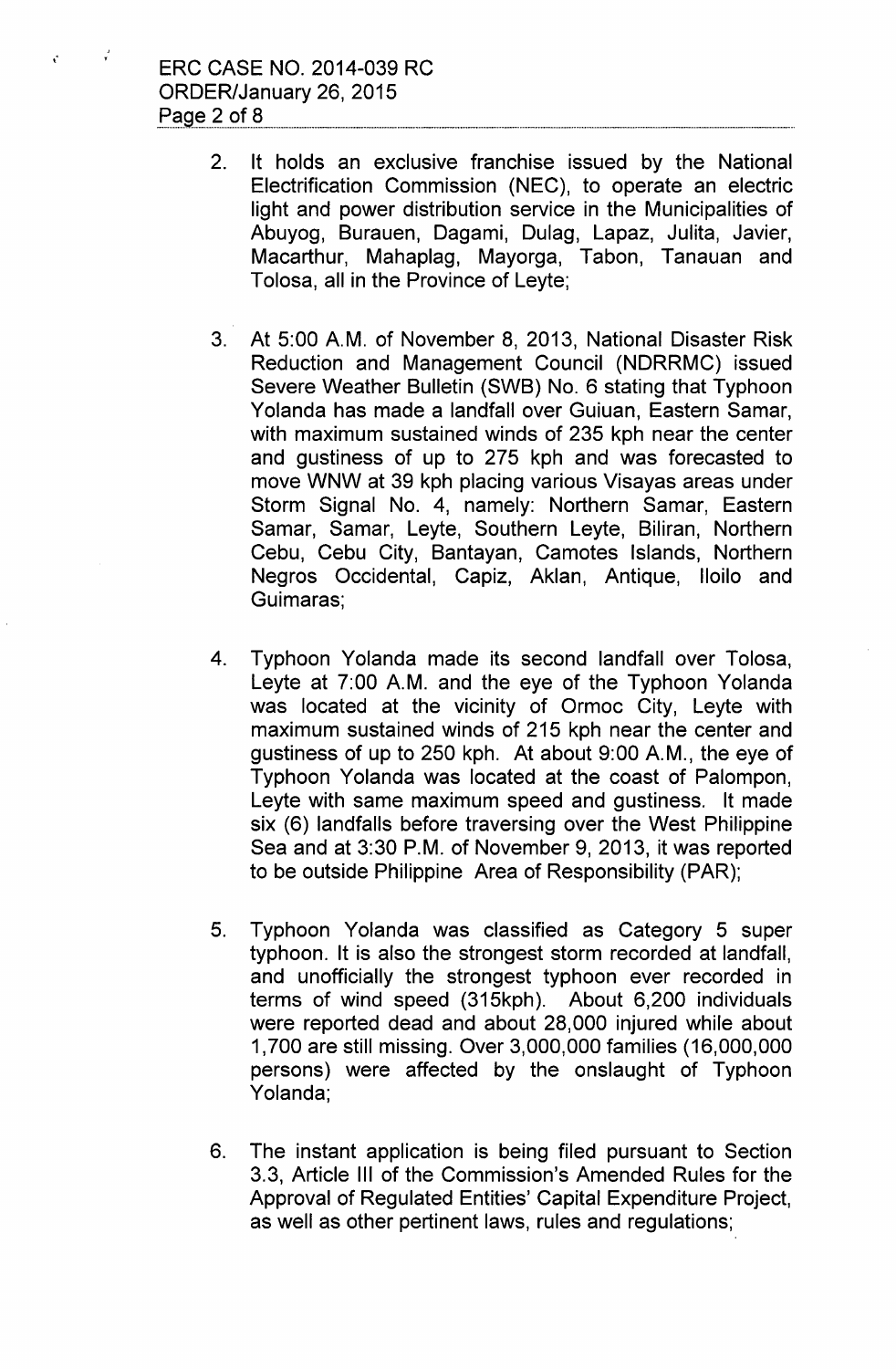$\chi^2$ 

 $\mathbf{r}$ 

- 7. The force majeure event capital expenditure project consists of the repair, restoration, replacement and/or rehabilitation of its heavily damaged distribution lines and facilities as well as Main Office Headquarters and Sub-Offices;
- 8. The estimated cost of repair, restoration, replacement and/or rehabilitation of the damaged properties of DORELCO is Seven Hundred Fourteen Million, Eight Hundred Ninety Three Thousand Three Hundred Sixty Eight Pesos (PhP714,893,368.00);
- 9. Repair, restoration and rehabilitation works were immediately started after the typhoon subsided and still ongoing up to this time;
- 10. The project was necessitated in order to restore electric power and achieve a safe and reliable power supply in the cooperative's franchise area;
- 11. The full cost of the project shall be financed wholly out of the Yolanda Recovery and Rehabilitation Program (YRRP) subsidy allocated for DORELCO by the national government;

# RATE IMPACT OF THE PROJECT

12. Since the full cost of the project will be funded through government subsidy, the project will have no impact on the rates to applicant's customers;

# COMPLIANCE WITH PRE-FILING AND DOCUMENTARY REQUIREMENTS

13. Finally, in compliance with the pre-filing and other documentary requirements for the application, applicant is submitting the following documents to form integral parts of the application, as follows: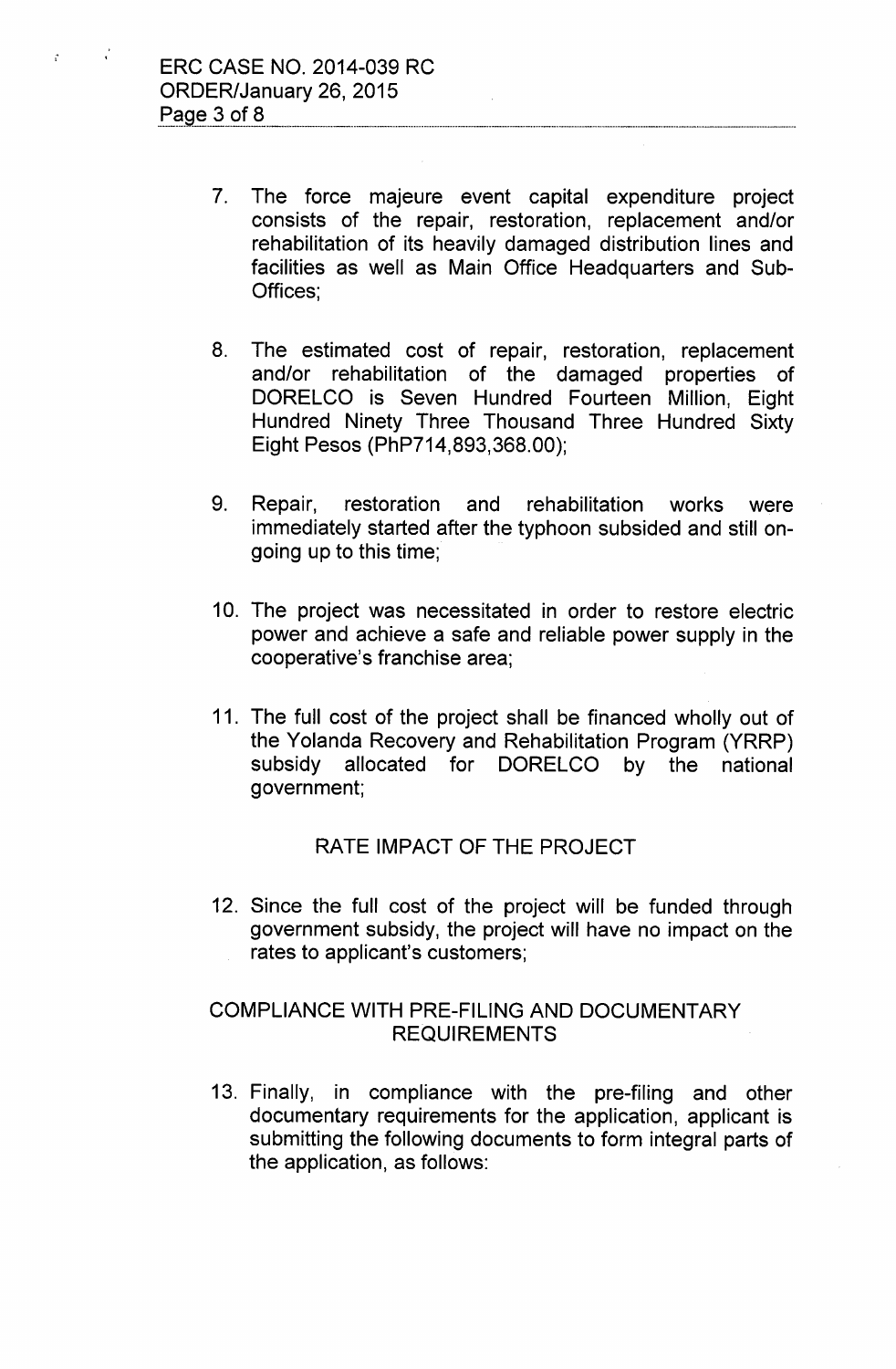| Annex        | Nature of Document                                       |
|--------------|----------------------------------------------------------|
|              | DORELCO Board Resolution authorizing the filing of the   |
| A            | instant application                                      |
|              | Notice of Force Majeure Event (Typhoon Yolanda) dated    |
| B            | <b>February 5, 2014</b>                                  |
|              |                                                          |
| C            | <b>Executive Summary of the Project</b>                  |
|              | Proof of furnishing of copies of the Application to the  |
|              | Sangguniang Bayan of Tolosa and the Sangguniang          |
| D to $D-1$   | Panlalawigan of Leyte                                    |
|              | Publication of the Application in a newspaper of general |
|              | circulation within DORELCO's franchise area or where it  |
| $E$ to $E-2$ | principally operates, with Affidavit of Publication      |

14. It prays that after due notice and hearing, the repair, restoration, replacement and/or rehabilitation works it undertook on its distribution lines, facilities and other properties destroyed by Super Typhoon Yolanda on November 8, 2013, be confirmed and approved.

Finding the said application to be sufficient in form and in substance with the required fees having been paid, the same is hereby set for jurisdictional hearing, expository presentation, pre-trial conference and evidentiary hearing on March 26, 2015 (Thursday) at nine o'clock in the morning (9:00 A.M.), at the DORELCO Principal Office, Barangay San Roque, Tolosa, Leyte.

DORELCO is hereby directed to cause the publication of the attached Notice of Public Hearing, at its own expense, twice (2x) for two (2) successive weeks in two (2) newspapers of general circulation in the Philippines, with the date of the last publication to be made not later than ten (10) days before the date of the scheduled initial hearing. It is also directed to inform the consumers within its franchise area, by any other means available and appropriate, of the filing of the instant application, its reasons therefor and of the scheduled hearings thereon.

Let copies of the application, this Order, and the attached Notice of Public Hearing be furnished the Office of the Solicitor General (OSG), the Commission on Audit (COA) and the Committees on Energy of both Houses of Congress. They are hereby requested,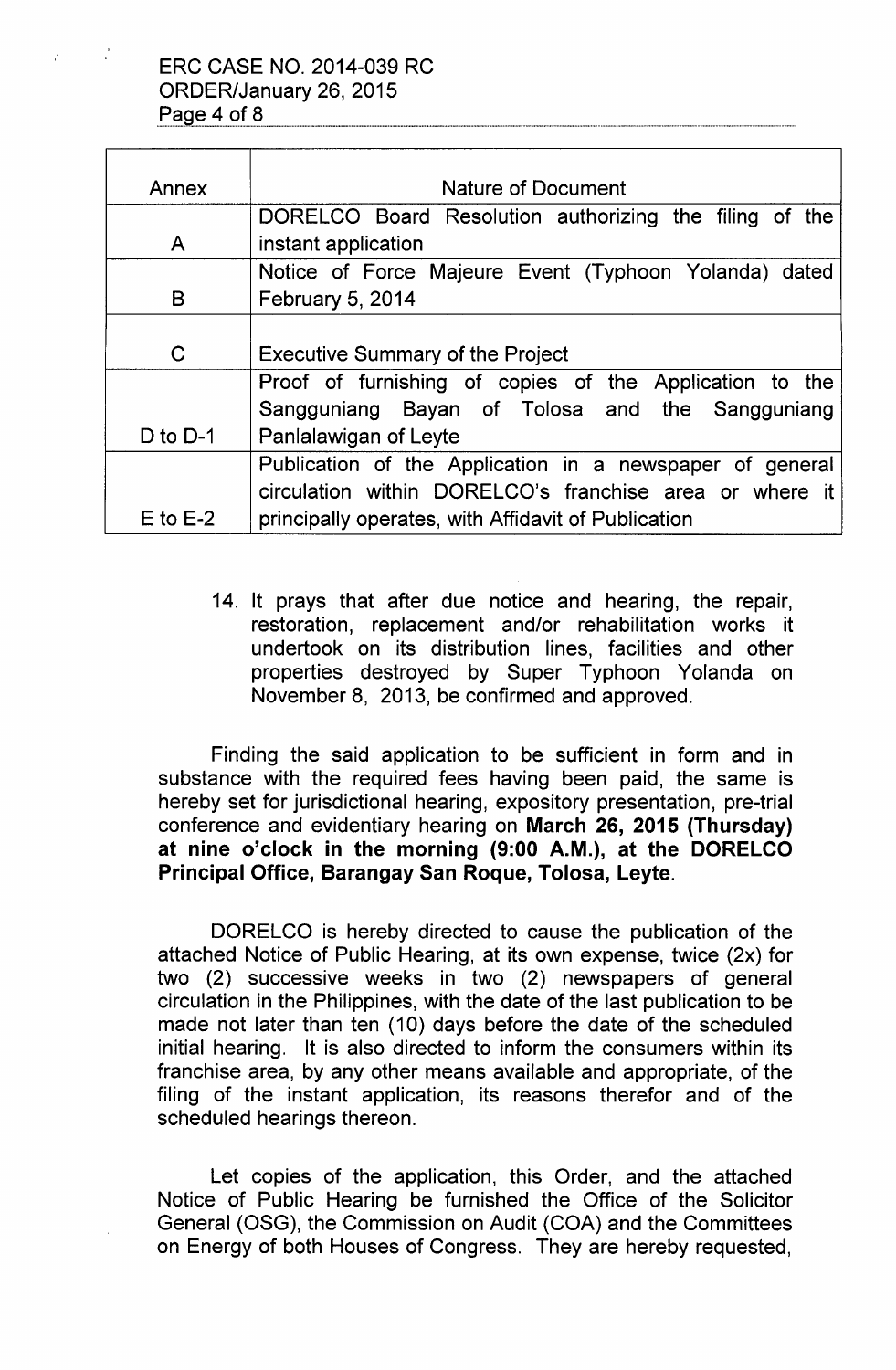$\mathcal{L}$ 

 $\mathcal{L}$ 

if they so desire, to send their duly authorized representatives at the scheduled hearings.

Likewise, let copies of this Order and the attached Notice of Public Hearing be furnished the Offices of the Governor of Leyte and the Mayors of the Municipalities within the franchise area of DORELCO for the appropriate posting thereof on their respective bulletin boards.

DORELCO is hereby directed to furnish all those making requests therefor with copies of the application and its attachments, subject to reimbursement of reasonable photocopying costs.

On the date of the initial hearing, DORELCO must submit to the Commission its written Compliance with the jurisdictional requirements attaching therewith, methodically arranged and duly marked, the evidences of the actual posting and publication of the Notice of Public Hearing consisting of certifications issued to that effect, signed by the afore-mentioned Governor and Mayors or their duly authorized representatives, bearing the seals of their offices, and the affidavits of the Editors or Business Managers of the newspapers where said Notice of Public Hearing were published together with the complete issues of the said newspapers, and such other proofs of compliance with the requirements of the Commission.

DORELCO and all interested parties are directed to submit, at least five (5) days before the date of initial hearing and pre-trial conference, their respective Pre-Trial Briefs containing, among others:

- (a) A summary of admitted facts and proposed stipulation of facts;
- (b) The issues to be tried or resolved;
- (c) The documents or exhibits to be presented, stating the purposes thereof and proposed markings therefore; and
- (d) The number and names of the witnesses, with their written testimonies in an individual affidavit form, to be attached to the Pre-Trial Brief.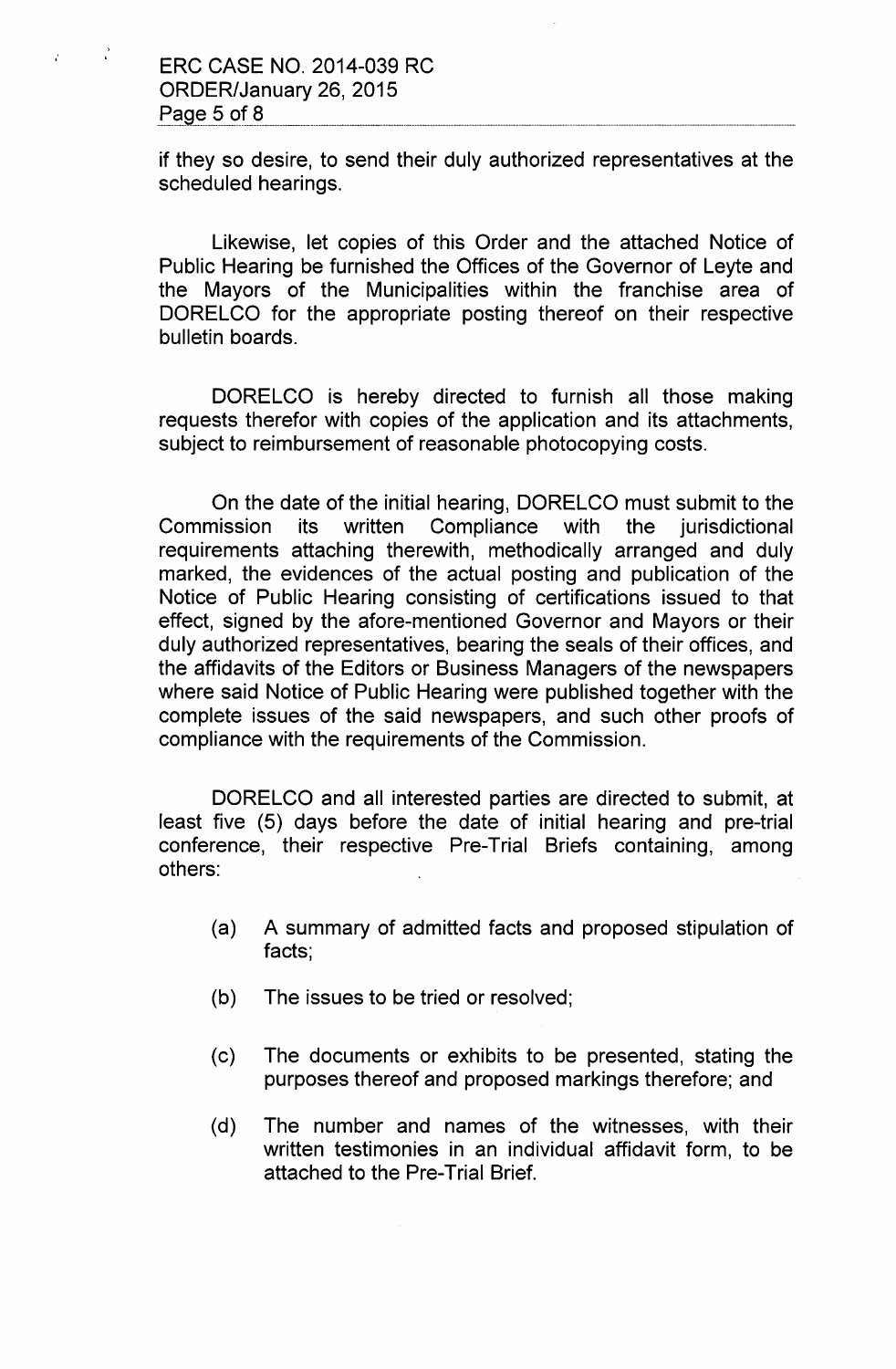:

Failure of DORELCO to submit the required Pre-Trial Brief and Judicial Affidavits of its witnesses within the prescribed period shall be a ground for cancellation of the scheduled hearing, and the resetting of which shall be six (6) months from said date of cancellation.

As part of the pre-trial conference, DORELCO must also be prepared to make an expository presentation of its application, aided by whatever communication medium that it may deem appropriate for the purpose, in order to put in plain words and explain, for the benefit of the consumers and other concerned parties, what the application is all about and the reasons and justifications being cited in support thereof.

### **SO ORDERED.**

Pasig City, January 26, 2015.

FOR AND BY AUTHORITY OF THE COMMISSION:

~j) *jI{ {~* **ENAIDA G. CRUZ-DUCUT** Chairperson *L(*

WP/MUS/DORELCO/ERC CASE NO. 2014-039 RC-Order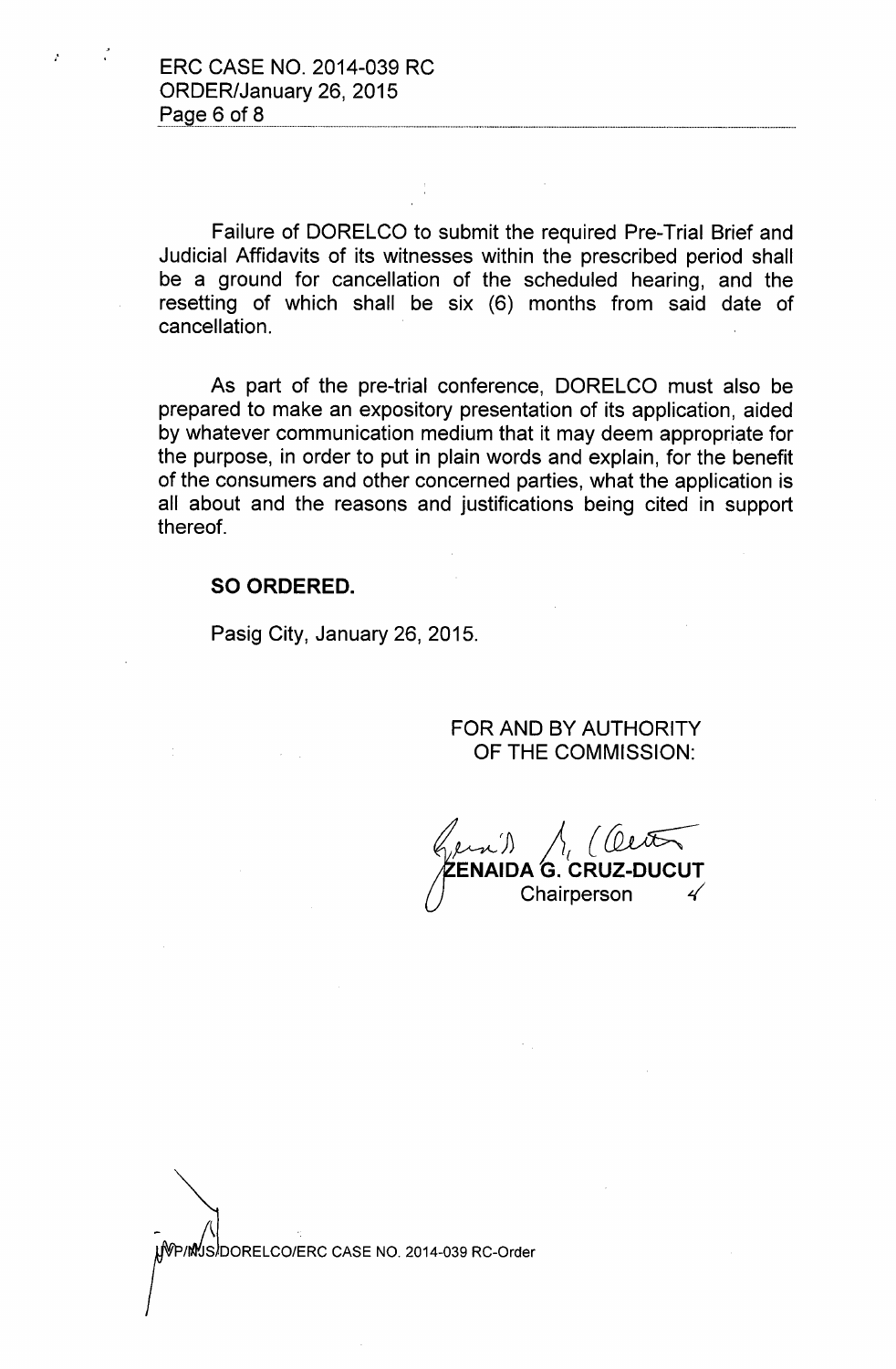#### Copy Furnished:

- 1. LERIOS-AMBOYAND DE LOS REYESLAW OFFICES Counsel for DORELCO Units 1609-1610, Tycoon Centre, Pearl Drive, Ortigas Center, Pasig City 1605
- 2. DON ORESTES ROMUALDEZ ELECTRIC COOPERATIVE, INC. (DORELCO) Barangay San Roque, Tolosa, Leyte
- 3. The Office of the Solicitor General 134 Amorsolo Street, Legaspi Village, Makati City Metro Manila
- 3. The Commission on Audit Don Mariano Marcos Avenue Diliman, Quezon City, Metro Manila
- 4. The Committee on Energy Senate of the Philippines GSIS Building, Roxas Blvd., Pasay City, Metro Manila
- 5. The Committee on Energy House of Representatives Batasan Hills, Quezon City, Metro Manila
- 6. Office of the President of PCCI Philippine Chamber of Commerce and Industry (PCCI) 3<sup>rd</sup> Floor, Chamber and Industry Plaza (CIP) 1030 Campus Avenue corner Park Avenue McKinley Town Center, Fort Bonifacio, Taguig City
- 7. Office of the Provincial Governor Province of Leyte
- 8. Office of the Municipal Mayor Abuyog, Leyte
- 9. Office of the Municipal Mayor Burauen, Leyte
- 10. Office of the Municipal Mayor Dagami, Leyte
- 11. Office of the Municipal Mayor Dulag, Leyte
- 12. Office of the Municipal Mayor Mayorga, Leyte
- 13. Office of the Municipal Mayor Lapaz, Leyte
- 14. Office of the Municipal Mayor Julita, Leyte